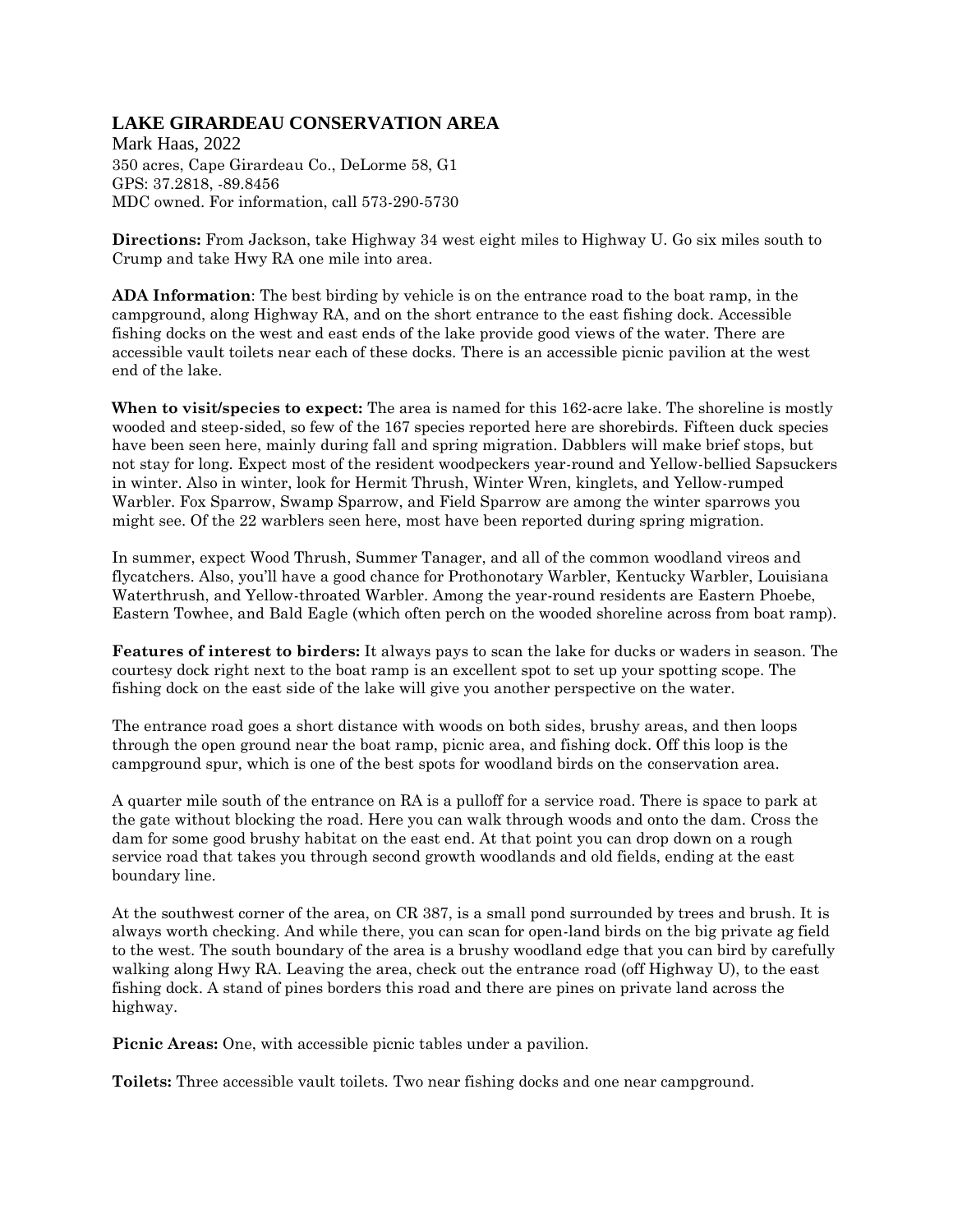**Camping:** There is a primitive camping area with picnic tables, grills, and lantern posts on 11 campsites.

**Hazards/Limitations:** The lake can often be busy with fishermen. Waterfowl hunting is prohibited and deer hunting is by archery methods only.

**Nearby Birding Sites:** Bollinger Mill SHS, Maintz Wildlife Preserve, Old Plantation Access, Block Hole Access.